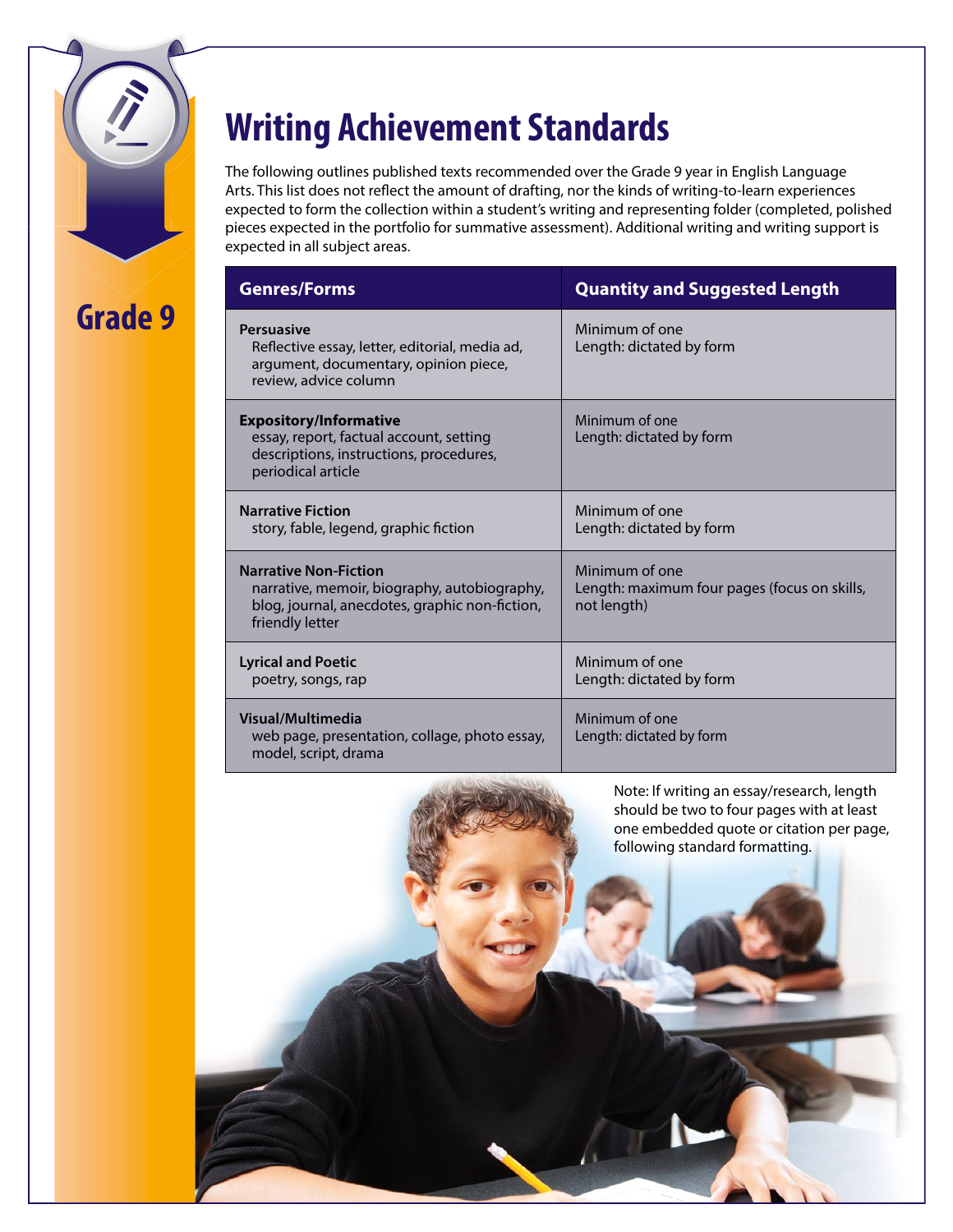# **Writing Strategies and Behaviours**

By the end of Grade 9, students performing at **appropriate achievement** will use the processews outlined below. They will be able to explain choices in terms of purpose and audience. In addition to this, students performing at **strong achievement** will also take risks and attempt techniques observed while reading/ viewing.

Generating: planning and drafting

**Grade 9** 

- • select and develop a topic based on a purpose; demonstrate awareness of audience and competence crafting a variety of text forms (including hybrids)
- write/create with purpose and understand the influence of the writer/creator
- • gather ideas from a variety of sources and use a framework (e.g. web, graphic organizer) to sort and classify the information/ideas, recognize different perspectives, and make new connections; apply knowledge of copyright/plagiarism
- • draft a text making critical choices about ideas/content based on the purpose and intended audience

Reviewing: revising and editing

- independently reread to add to, delete from, or reorganize the text to clarify and strengthen content
- request, obtain, and make decisions about constructive criticism
- refine text to enhance impact
- select literary and print/visual/audio devices to influence audience
- • reread aloud, review and listen for fluency; make changes to sentences and word/visual/audio choices to provide variety and ensure parallel structure
- • use appropriate tools (e.g., dictionary, thesaurus, grammar checker, and text models) to edit conventions, and strengthen word/visual/audio choices

Publishing: preparing text for the public

- choose appropriate text and text features to suit purpose
- • use a variety of publishing formats (e.g., pamphlets, posters, web sites, video) and technology tools
- • reference all sources, in a bibliography, using a standard framework (e.g., MLA, APA) and available technology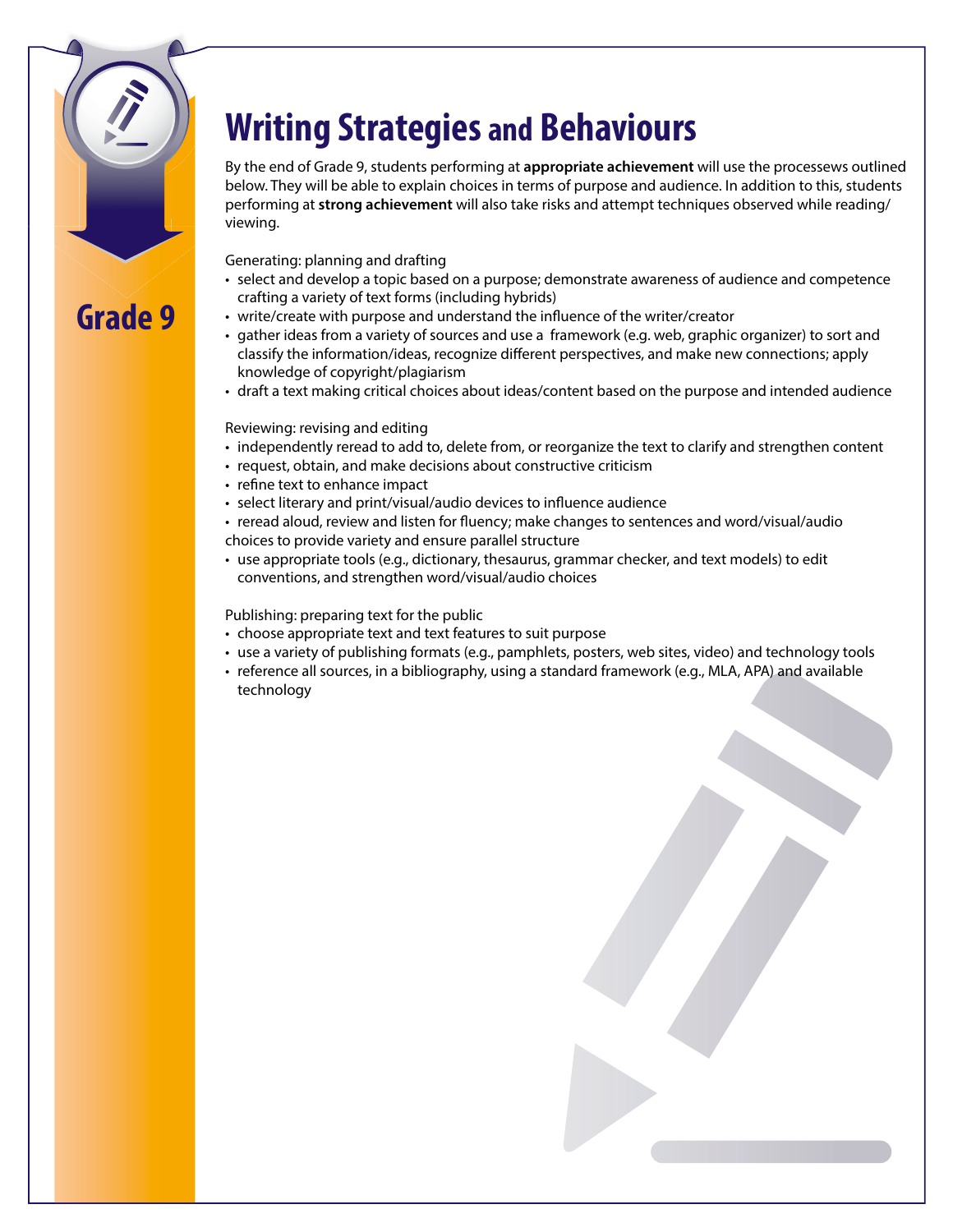

# **Traits of Writing**

Most aspects of the traits can be applied to visual and multimedia texts with some adjustments/ additions. For example, choice of images and audio and how these are grouped and combined replace/ augment indicators in word choice and sentence structure.

Overall, writing/creations considered **strong** include indicators in addition to those defined as **appropriate**, and they often show sophistication as reflective of the writer/creator's capacity to make connections and integrate world knowledge gained through reading and learning in and beyond school.

### **Content** Overall topic, degree of focus, related details

| <b>Appropriate Achievement</b>                                                                                                | <b>Strong Achievement</b>                                                                                                                                           |  |
|-------------------------------------------------------------------------------------------------------------------------------|---------------------------------------------------------------------------------------------------------------------------------------------------------------------|--|
| • define a specific topic with a main idea that<br>supports the purpose and audience<br>• develop ideas relevant to the topic | • define a specific topic with a main idea that<br>captures the purpose and audience                                                                                |  |
| • elaborate on the main idea, add relevant<br>details, and maintain focus with minimal<br>distractions                        | • remain focused on the main idea, with<br>original, thoughtful and/or compelling ideas<br>• provide relevant supportive reasoning and<br>maintain focus throughout |  |

### **Sample Prompts**

- What specific details do you think would enhance this part for your audience?
- What can be accomplished through this text?

### **Organization** Structure and form, dependent on purpose and audience

| <b>Appropriate Achievement</b>                                                                                                                                                                                                                                                                                                      | <b>Strong Achievement</b>                                                                                                                                                                                                                                                                                                                                                              |
|-------------------------------------------------------------------------------------------------------------------------------------------------------------------------------------------------------------------------------------------------------------------------------------------------------------------------------------|----------------------------------------------------------------------------------------------------------------------------------------------------------------------------------------------------------------------------------------------------------------------------------------------------------------------------------------------------------------------------------------|
| • select an appropriate form and use an<br>engaging introduction that includes the<br>purpose<br>• use an underlying structure to present ideas<br>(e.g., temporal sequence, cause and effect,<br>compare and contrast)<br>• has well-developed paragraphs/sections with<br>smooth transitions<br>$\cdot$ has a definite conclusion | • introduce with a compelling statement that<br>informs purpose<br>• include smooth paragraphs/sections with<br>fluid transitions<br>• vary the organizational structures to enhance<br>interest (e.g., hybrids, flashback, story within<br>a story) and use a variety of ways to focus the<br>topic (e.g., time structures, theme)<br>• include a supportive and effective conclusion |
|                                                                                                                                                                                                                                                                                                                                     |                                                                                                                                                                                                                                                                                                                                                                                        |

#### **Sample Prompts**

- What did you do to help you organize your writing/project before you began?
- Here's where I got confused
- How can you show that this part connects to this previous/subsequent part?

*All students should be supported to use technology to do the research and revision required to produce written texts at the Grade 9 level.*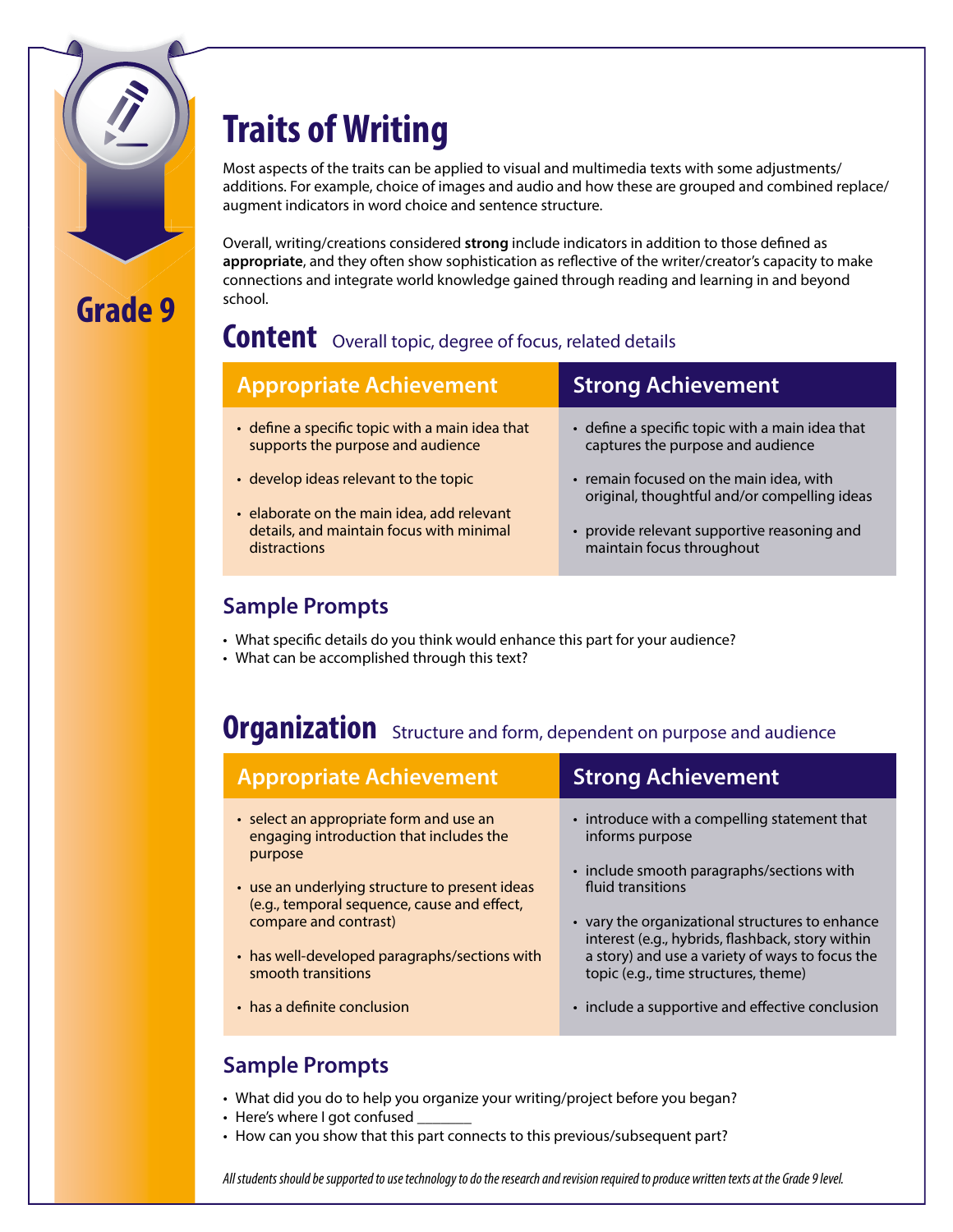

## **Word Choice** Vocabulary, language and phrasing

### **Appropriate Achievement Strong Achievement**

- include interesting words and/or technical/ subject-specific language to enhance meaning
- use figurative language (e.g., metaphor, analogy, symbolism)

- effectively include vivid descriptive vocabulary/ precise technical words
- use figurative language effectively

#### **Sample Prompts**

- Find a place in your writing where you wrote so the reader could visualize.
- • Show me the thesaurus words that you used to replace some of your ordinary words.
- • What are some words we've been learning in (subject area) that would help you tell about this topic?

### **Voice** Evidence of author's style, personality and experience

| <b>Appropriate Achievement</b>                                                            | <b>Strong Achievement</b>                                                                                  |  |
|-------------------------------------------------------------------------------------------|------------------------------------------------------------------------------------------------------------|--|
| • skillfully connect the audience to the topic<br>• show care and commitment to the topic | • skillfully connect with the audience by<br>sharing thoughts, feelings, inner conflict and<br>convictions |  |
| • generate strong feeling, energy and<br>individuality                                    | • demonstrate a strong commitment to the<br>topic                                                          |  |
|                                                                                           | · develop ideas in a unique or unusual way,<br>revealing the writer's perspective                          |  |

#### **Sample Prompts**

- How did you influancee the reader to agree with you? What devices did you use?
- Will your reader/viewer/listener be able to tell that you know and care about \_\_\_\_\_\_\_?
- This part made me feel \_\_\_\_\_\_\_\_.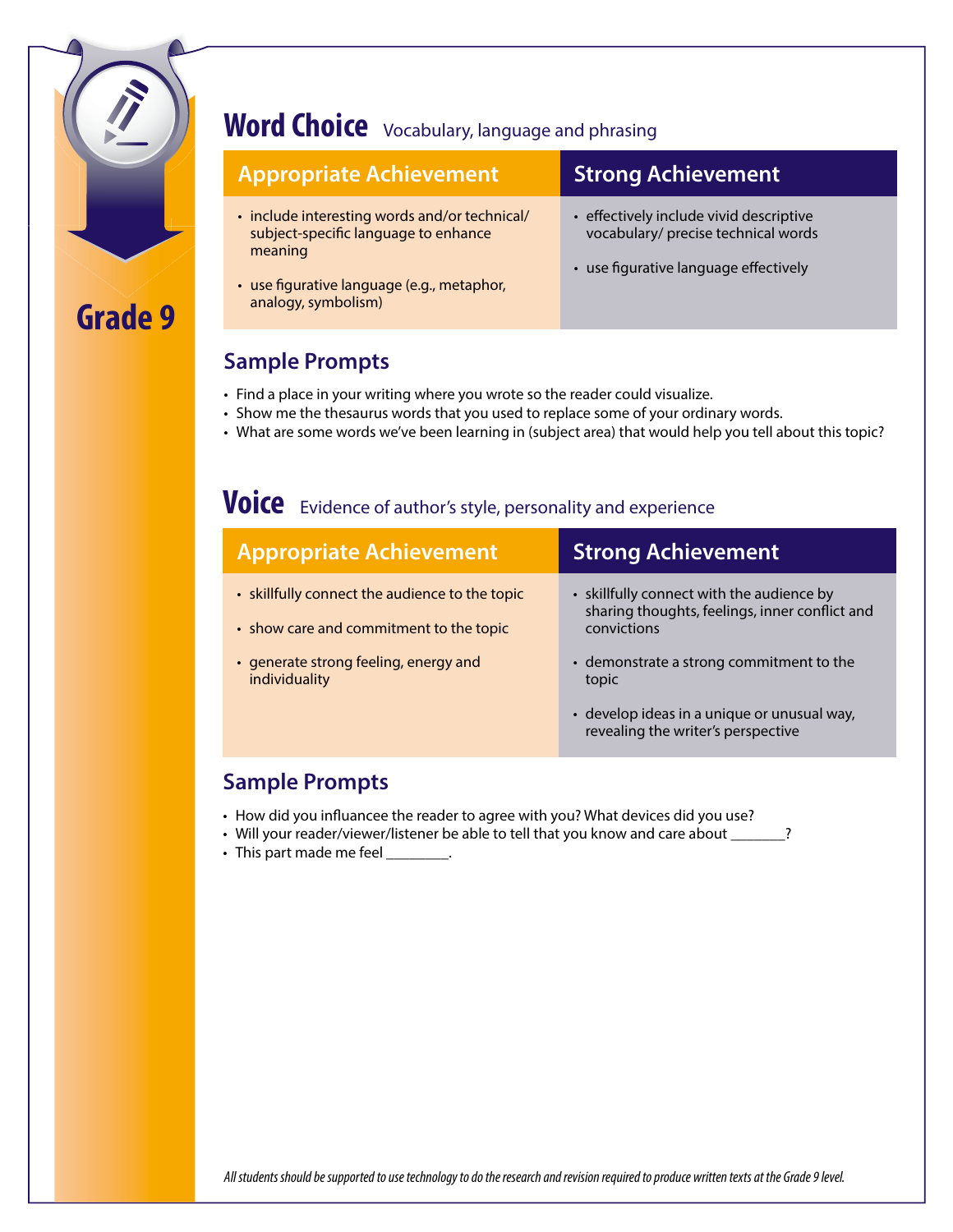

### **Sentence Structure** Variety and complexity of sentences

#### **Appropriate Achievement Strong Achievement** • include well-crafted sentences (pronoun references, expanding and contracting sentence elements) to support meaning and readability through coherent paragraphs • vary sentence length for rhythmic flow • include well-crafted sentences that enhance meaning and readability through sustained and coherent paragraphs • vary sentence length to further ideas and create a lyrical flow

#### **Sample Prompts**

- What is the strongest sentence in your piece and what makes it strong?
- How can we make this sentence \_\_\_\_\_ (longer, shorter, etc.)?
- Reread this part and see if it is easy to read aloud.

## **Conventions** Spelling, punctuation, capitalization, usage and citation

| <b>Appropriate Achievement</b>                                                                                                                                                                                                                                                                                                                                                                                                                                                                                                                                                                                       | <b>Strong Achievement</b>                                                                                                                                                                                                                    |
|----------------------------------------------------------------------------------------------------------------------------------------------------------------------------------------------------------------------------------------------------------------------------------------------------------------------------------------------------------------------------------------------------------------------------------------------------------------------------------------------------------------------------------------------------------------------------------------------------------------------|----------------------------------------------------------------------------------------------------------------------------------------------------------------------------------------------------------------------------------------------|
| · include internal punctuation (e.g.,<br>commas, semi-colons, colons, dash, hyphen,<br>parentheses, apostrophes) and paragraphing<br>of dialogue<br>• apply correct grammatical structures that<br>make the text readable (numbers,<br>apostrophe, contractions, plurals,<br>conjunctions, all parts of speech, etc.)<br>• correctly spell almost all words; use spelling<br>support (e.g., dictionary, spell checker);<br>correctly use homophones<br>• use a range of print characteristics and layout<br>to enhance the meaning (e.g., headings,<br>visuals, white space, italics, bold, font size,<br>and style) | • use conventions skillfully to enhance<br>meaning and voice<br>• make informed decisions about text layout<br>and print characteristics to enhance meaning<br>(e.g. headings, visuals, white space, italics,<br>bold, font size, and style) |
|                                                                                                                                                                                                                                                                                                                                                                                                                                                                                                                                                                                                                      |                                                                                                                                                                                                                                              |

#### **Sample Prompts**

- Are there grammar checker suggestions that you need help understanding?
- Did you use a mentor text to help you with text layout?

#### **General Conference Prompts**

- What did you decide to revise after you shared your draft with a peer?
- What is the best way to publish this text?

*All students should be supported to use technology to do the research and revision required to produce written texts at the Grade 9 level.*